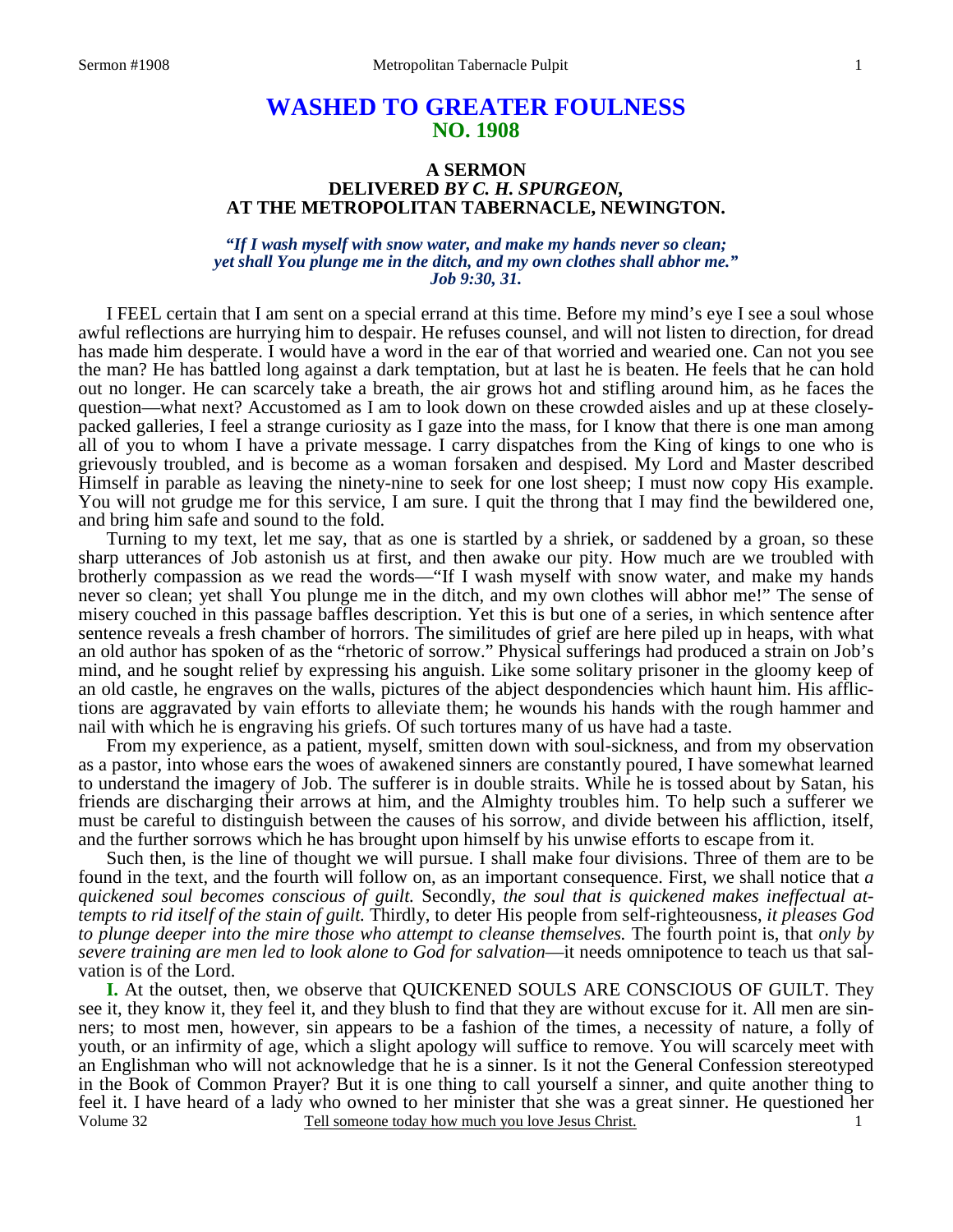kindly as to which of the Ten Commandments she had broken. Beginning with the first, he asked her, "Did you ever break this?" To which inquiry she indignantly answered, "No." In like manner he dealt with the second, and right through the whole ten. She professed in detail to have observed each one, and yet pretended to confess that she had broken them all. By such equivocations multitudes of men and women deceive themselves, and it is unhappily the custom of many a preacher to address his congregation as if they were all good people, and every one of them knew the Lord, from the least even to the greatest. This is pleasing to the flesh and clattering to pride, but it is most pernicious. How many are being deceived by this lack of marking a difference where a vital difference exists!

 Not till men are quickened by divine grace do they truly know that they are sinners. How is this? Some diseases are so insidious that the sufferers fancy that they are getting better, while in very truth they are hastening to the grave. After such manner does sin deceive the sons of men; they think they are saved when they are still unrenewed. How often I have seen a poor girl, whose pale face, sunken eyes, shadowy hand, and languid step have clearly betokened that she was on the brink of death, yet she mistook the flush of consumption for the ruddiness of health. Slowly she waned, but within a day of her departure she planned cheerful projects which proved that she looked for life. Consumption is not, however, as deceitful as sin. Where it has full power over the soul, "the heart is deceitful above all things, and desperately wicked; who can know it?" If sin were not so deceitful it would not be half as destructive as it is.

 How is this, you ask again? Few give themselves the trouble to think about these matters at all. Ours is an age in which men's thoughts are keen upon politics and merchandize, practical science and economic inventions, financial schemes, and Home Rule, and I know not what beside, but sound doctrine and sincere piety are out of vogue. Few people trouble themselves to think about their souls' everlasting welfare. Men die at the same rate as of yore, but the mortality is reckoned by a percentage, and as for the life hereafter it is ignored. Friend, have *you* ever dedicated ten minutes of your time to a consideration of your destiny? Days to your ledger, hours to your amusements, years to your commercial engagements, would it not be wise to reserve some moments for your soul's outlook beyond the grave? You have made your last will and testament for the world that is fading away, but have you laid up no treasure for the world to come? Is this consistent with your usual prudence? I should have good hope for some of you if I could make you sit for one hour alone, and think of nothing but your souls, your God, and the final judgment. Alas! Alas! As the horse rushes to the battle, so men rush to the heated competition of the hour. They cannot be persuaded to consider. Poor mortals! They concern themselves about everything that does not concern them, but they persistently neglect everything that is needful to their eternal well-being.

 "How is this?" we inquire once more. To natural ignorance we may attribute much of the ordinary indifference of men to their own sinfulness. They live in an unenlightened age. In vain you boast the enlightenment of this nineteenth century; the nineteenth century is not one whit more enlightened as to the depravity of human nature than the first century. Men are as ignorant of the plague of their own hearts today as they were when Paul addressed them. I know that almost every man you meet with, talks as if he were qualified to set up for a doctor of divinity, but is not this the confidence of ignorance? "Vain man would be wise"—or read it, if you please, "vain man is void of understanding—though man is born like a wild ass's colt." Until God the Holy Spirit takes him in hand, no spiritual light enters the man's soul. Preaching is an effective means of instructing the mind, awakening the conscience, and impressing the hearts of the people, and faithful preachers are scattered up and down the country within measurable reach of most of your homes. Why, then, is the doctrine of human sinfulness so little understood, and so seldom accepted as an undeniable fact? Many persons seem startled, and try to think that they misunderstand us when we say plainly that in the very best man in the world there is no virtue or grace that can be pleasing to God, unless he has been made a new creature in Christ Jesus. Let me put the truth before you as plainly as I can by speaking of your body in order to describe your soul. You probably imagine that your physical constitution is sound and healthy. I grant you all that you ask on that score, yet you are but flesh and blood, like the rest of our mortal race, and therefore you are exposed to every disease which waylays your fellow creatures. Even so, your deceitful heart is capable of as desperate crimes as the vilest of sinners ever committed. The evil propensity lurks within; it needs only the contagion of society, or the temptation of Satan to bring it out. Does not this alarm you? It ought to do so.

 Hardly a glimmer of the humbling truth of our natural depravity dawns on the dull apprehension of the worldly-wise, though souls taught from above know it and are appalled by it. In manifold ways the discovery comes to those whom the Lord ordains to save. Sometimes a preacher sent of God lets in the dreadful light. Many men, like the false prophet Mokanna, hide their deformity. You may remember the story. Mokanna wore a silver veil upon his forehead, should he ever remove it the brightness of his countenance would blind the astonished world. In truth a foul disease had cankered his brow. God's faithful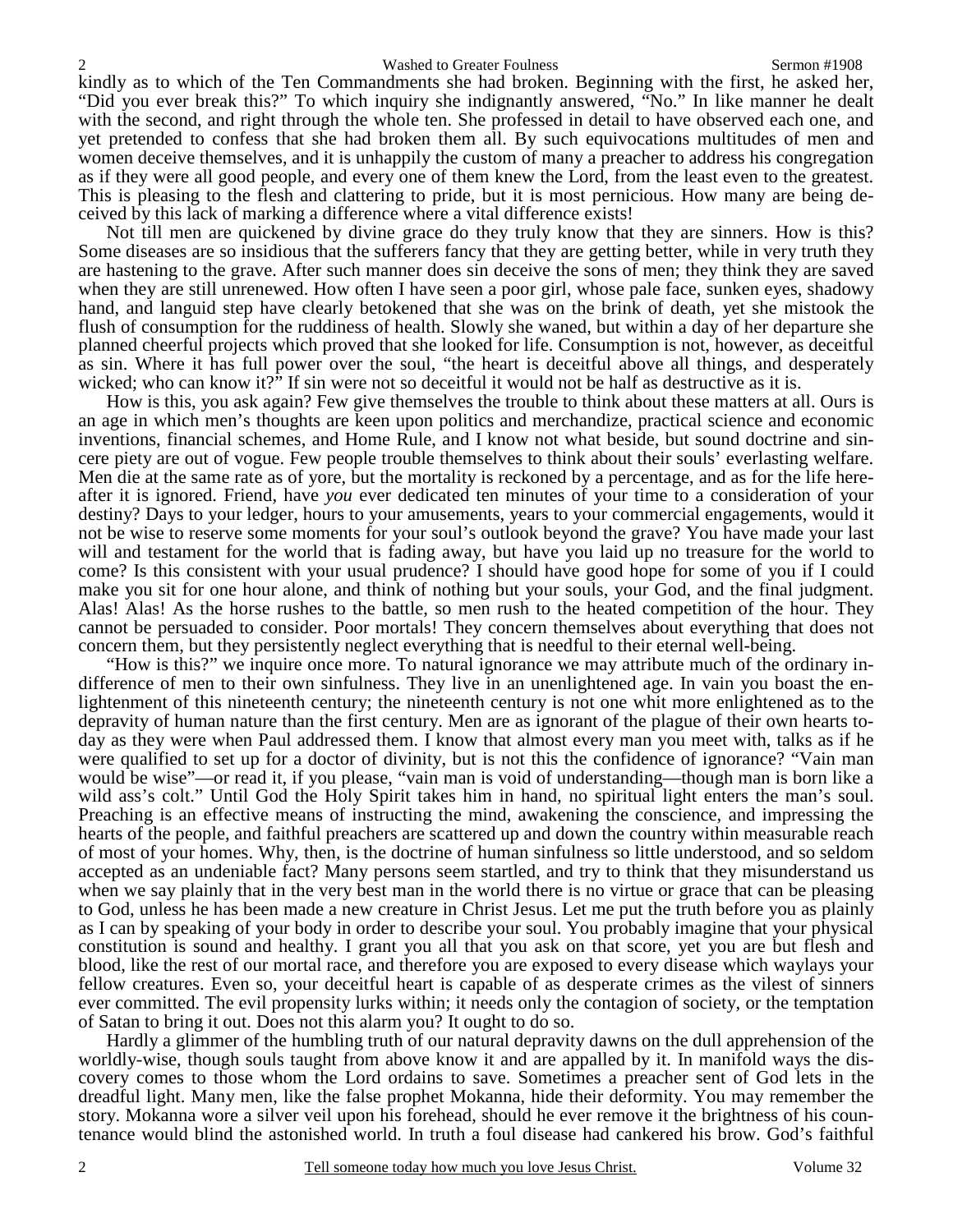### Sermon #1908 Washed to Greater Foulness

servants are sent to tear off these veils, and expose men to themselves. This duty demands courage. Men veil black villainy with self-flattery! Like Jezebel, they paint their eyebrows, and adorn their heads till they think themselves beautiful. It is ours, like Jehu, to cry, "Throw her down." What have they to do with peace who, are the servants of sin? How dare they pretend to comeliness whose hearts are not right with God?

 How does it come to pass, then, that the best of saints on earth are prone to account themselves the chief of sinners? Their sincerity is unquestionable. This discovery is due to the Holy Spirit. He it is who convinces men of sin. By His mysterious but most blessed agency on the hearts of men, a sense of utter ruin is worked in the chosen, and this prepares them to accept the full redemption provided by the sacrifice of the Redeemer. We cannot explain to you the mystery of the Spirit's operation. "The wind blows where it wills, and you hear the sound thereof, but cannot tell from where it comes, and where it goes: so is everyone that is born of the Spirit." But this we do know—the Holy Spirit withers all merely human hope and righteousness, and thus makes room for trust in the work of our Lord Jesus. Man by nature is blindly proud, and proudly blind. The moment the Spirit of God comes into a man, the scales fall from his eyes, and he sees himself in quite a different light. To each saved soul it seems a strange miracle. I have heard the story from simple lips full many a time. The new self, talks of the old self with a kind of vacant wonderment. Yesterday our friend was on good terms with himself as a virtuous citizen, an honest trader, a sound churchman, in moral worth all that his neighbors could wish. Today he is vile in his own sight, his hands are filthy, his heart is foul, and his thoughts are loathsome. He perceives that he has been walking in a vain show, and therefore he writes himself down a hypocrite. No name is too base by which to surname himself.

 Have I found you out, my friend? Wandering among the motley throng, I am in quest of a soul that seeks the mercy of the Lord. Am I not upon your track?

 Perhaps I am at this moment addressing a person who has been the subject of a mysterious gloom for which he sees no reason whatever. I am right happy to have found him, for I trust I have met with a recruit for the army of the truth. But why, you may inquire, do I make such a remark? I will tell you in a moment. There is a vital connection between soul-distress and sound doctrine. Sovereign grace is dear to those who have groaned deeply because they see what grievous sinners they are. Witness Joseph Hart and John Newton, whose hymns you have often sung, or David Brainerd and Jonathan Edwards, whose biographies many of you have read. You seldom hear much of God's everlasting covenant in these modern times, for few men feel that thorough conviction of sin, which comes directly from the teaching of the Holy Spirit. In the economy of redemption the effectual operation of the Spirit in enlightening the heart concerning its own sinfulness is sure evidence of the Father's personal love to His chosen people, and of the special atonement that the Son of God made for their transgressions—

## *"Never had you felt the guilt of sin, Or sweets of pardoning love, Unless your worthless names had been Enrolled to life above."*

You may walk through a dark cellar without discerning by the eye that anything noisome is there concealed. Let the shutters be thrown open! Bid the light of day stream in! You soon perceive frogs upon the cold clammy pavement, filthy cobwebs hanging on the walls in long festoons, foul vermin creeping about everywhere. Startled, alarmed, horrified, who would not wish to flee away, and find a healthier atmosphere? The rays of the sun are, however, but a faint image of that light divine shed by the Holy Spirit, which penetrates the thickest shades of human folly and infatuation, and exposes the treachery of the inmost heart. Then the soul cries out in agony, "O wretched man that I am! Who shall deliver me from the body of this death?" When brought to feel this, we think our doom is sealed, and everlasting destruction is close upon us. But it is not so. *This is the way of hope*. Through death to life every saved soul must pass. Ask us not to paint the sensations, nor blame us if we usually describe that experience which is most distinct. Sharp conviction, fainting heart, struggling hope, fear that haunts, terror that appalls—an awful fight of fiercely strange emotions! This is the extreme measure of the life-change. In milder form, with one decisive pang the true heart is born again. The Slough of Despond lies across every pilgrim's pathway. The years or hours it takes to wade through it must be left an open question. Sudden death is an occasional fact, but more frequently the saints are peacefully welcomed to the realms above; so in the church on earth, sudden conversions happen, but as a rule men pass gradually into the kingdom of God. Between the sensual and the spiritual there is a great gulf, and it must be passed. Of the wind or weather in which you make the passage it is not for me to speak; the voyage may be long or short, but in some sort the gulf must be traversed. Conviction of sin is of the first importance; it cannot be dispensed with.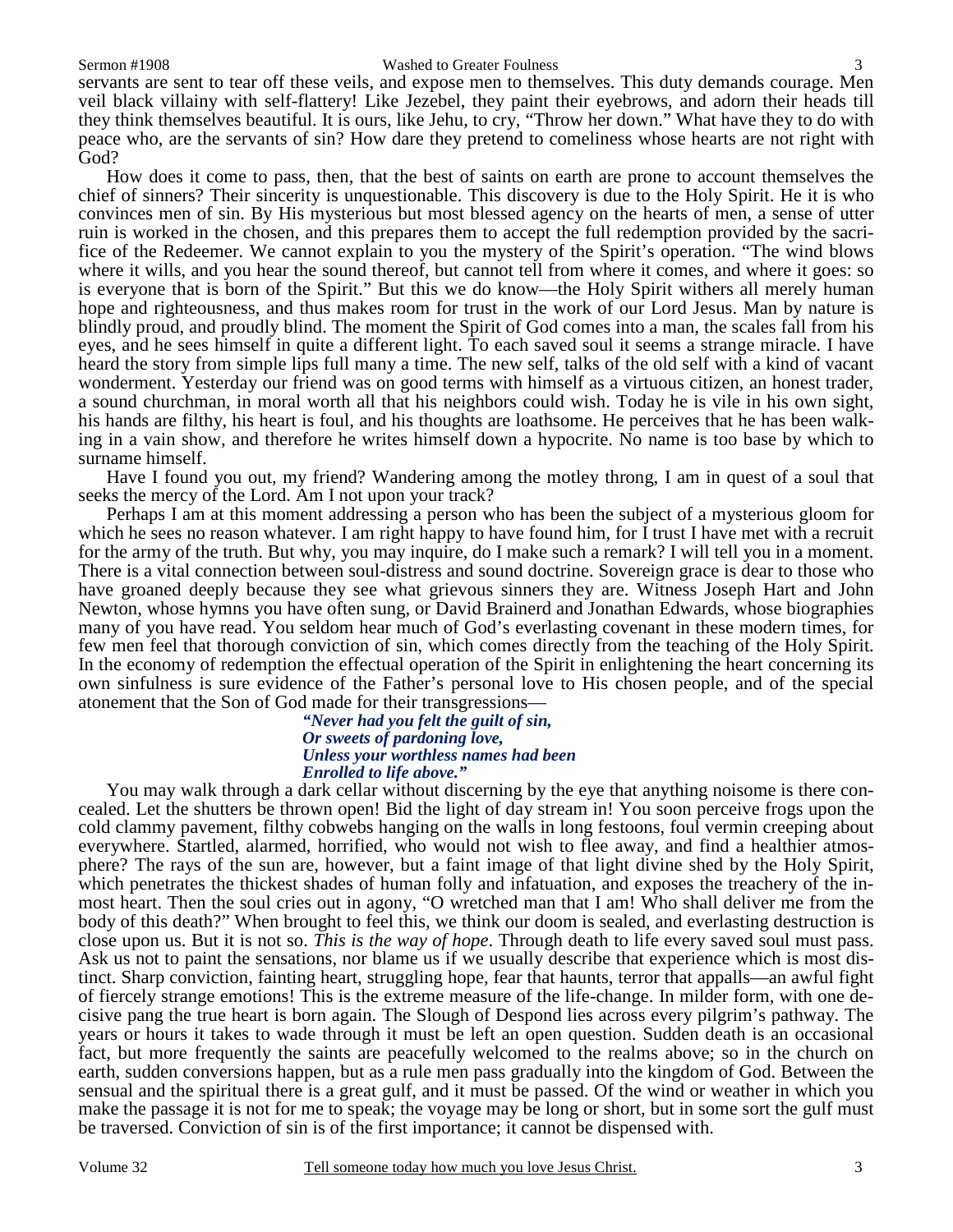#### 4 Washed to Greater Foulness Sermon #1908

 You will say, "Why?" Well, we might suggest many reasons. It will make mercy the more precious, it will excite horror of sin in the future—burnt children dread the fire, it will teach you patience, for no future trial will be so severe as this, and it will tend to keep you persevering in holiness. But be the reasons what they may, you can be sure of this, that no soul is saved without being made conscious of its own sinfulness.

**II.** We pass on to notice that it often happens, that AWAKENED SOULS USE MANY INEFFEC-TUAL MEANS TO OBTAIN CLEANSING. Job describes himself as washing in snow water, and making his hands never so clean. His expressions remind me of my own labor in vain. By how many experiments I tried to purify my own soul! Like all my fellows, I was always foiled in every attempt. See a squirrel in a cage; the poor thing is working away, trying to mount, yet he never rises one inch higher. In like case is the sinner who seeks to save himself by his own good works, or by any other means; he toils without result. It is astonishing what pains men will take in this useless drudgery. They prevent the dawn of day in their anxiety to attend matins or observe mass, they are austere in their fasting; they say prayers without stint and do penance to the full. We should be sorry to impugn their sincerity. With what exemplary zeal many in the Anglican Church go about to establish their own righteousness! They practice ceremonies, with a claim to catholicity which no Catholic will allow. Untiring is their diligence in one department or another of amateur office, they hope for a reward for doing what God never commanded. Without a Scriptural proof of being right in anything, they would gladly be righteous overmuch in everything. The labor of the foolish in spinning a righteousness of their own, which is neither accredited by the divine law nor by the holy gospel, is almost incredible; they would rather give their bodies to be burned and their goods to feed the poor, than submit to salvation by grace, though it is the only possible salvation.

 In seeking to obtain absolution of their sins, to establish a righteousness of their own, and to secure peace of mind, men tax their ingenuity to the utmost. Job talks of washing himself *with snow water*. The imagery is, no doubt, meant to be instructive. Why is snow water selected? The reason probably was, first, because *it was hard to get*. Far easier, generally, to procure water from the running brooks than from melted snow. Men set a high value on that which is difficult to procure. From where comes it that the great majority of the so-called Christian world prefer worship conducted with gorgeous rituals and stately ceremonies? Is it not the rarity of the thing which creates a sense of value? Enter a Popish cathedral, and try, if you can, to understand the services. What are all these persons doing dressed in red and white, or those other persons in more somber color? Manipulations, genuflections, prostrations, waving of censers, and elevating of hosts—an array of symbolism which it took ages to conglomerate. What is the value of it all, unless it lies in its complications and expenses? Our Protestant friends have their milder predilections. Organs and orchestras serve them for snow water. In measured accents let me speak of music. For psalms and spiritual songs you all know I have an ardent passion. My spirit wings its way to the very portals of heaven in the words and tunes of our hymns. But for your instrumental melodies I have no mind, when you substitute mere sound for heartfelt prayer and praise. The obvious simplicity of the gospel is the only outward voucher I know of for its inward sincerity. Praise is none the better because of the difficulty of the music, say rather that the more simple and congregational it is the better by far. Forms of worship which are expensive and difficult are greatly affected by many, as snow water was thought in Job's day to be a bath for kings, but, after all, it is an idle fashion, likely to mislead.

 Besides, *snow water enjoyed a reputation for purity.* If you would have natural filtered water, gather the newly-fallen snow and melt it. The figure represents the religiousness which is of the most rigid kind—the cream of the cream. Specimens yet remain among us, of piety more than possible to men, religiousness above the range of mortals; which piety is, however, not of God's grace, and consequently is a vain show. Though we should use the purest ceremonies, multiply the best of good works, and add thereto the costliest of gifts, yet we should be unable to make ourselves clean before God. You may wash yourself till *you* deny the existence of a spot, and yet you may be unclean. You may make rigid rules, and find much content in keeping them, and yet remain in nature's filthiness. With all your shrewdness you have but practiced a human device, and in refusing to trust in the Lord Jesus you have failed to observe a divine ordinance, and therefore you will fail. Once again, this snow water is probably extolled because *it descends from the clouds of heaven,* instead of bubbling up from the clods of earth. Religiousness which can color itself with an appearance of the supernatural is very taking with many. Some folks are fond of apostolic succession; it professes to come from heaven. No doubt the notion originated in cloudland. Others are fascinated by Popery. His holiness the Pope is accounted to be a great cistern, full of grace, which is distilled in streams, and runs through capacious pipes called cardinals, and then through smaller tubes, styled bishops. At length by the still smaller pipes of the priests it comes to the people. No pretext was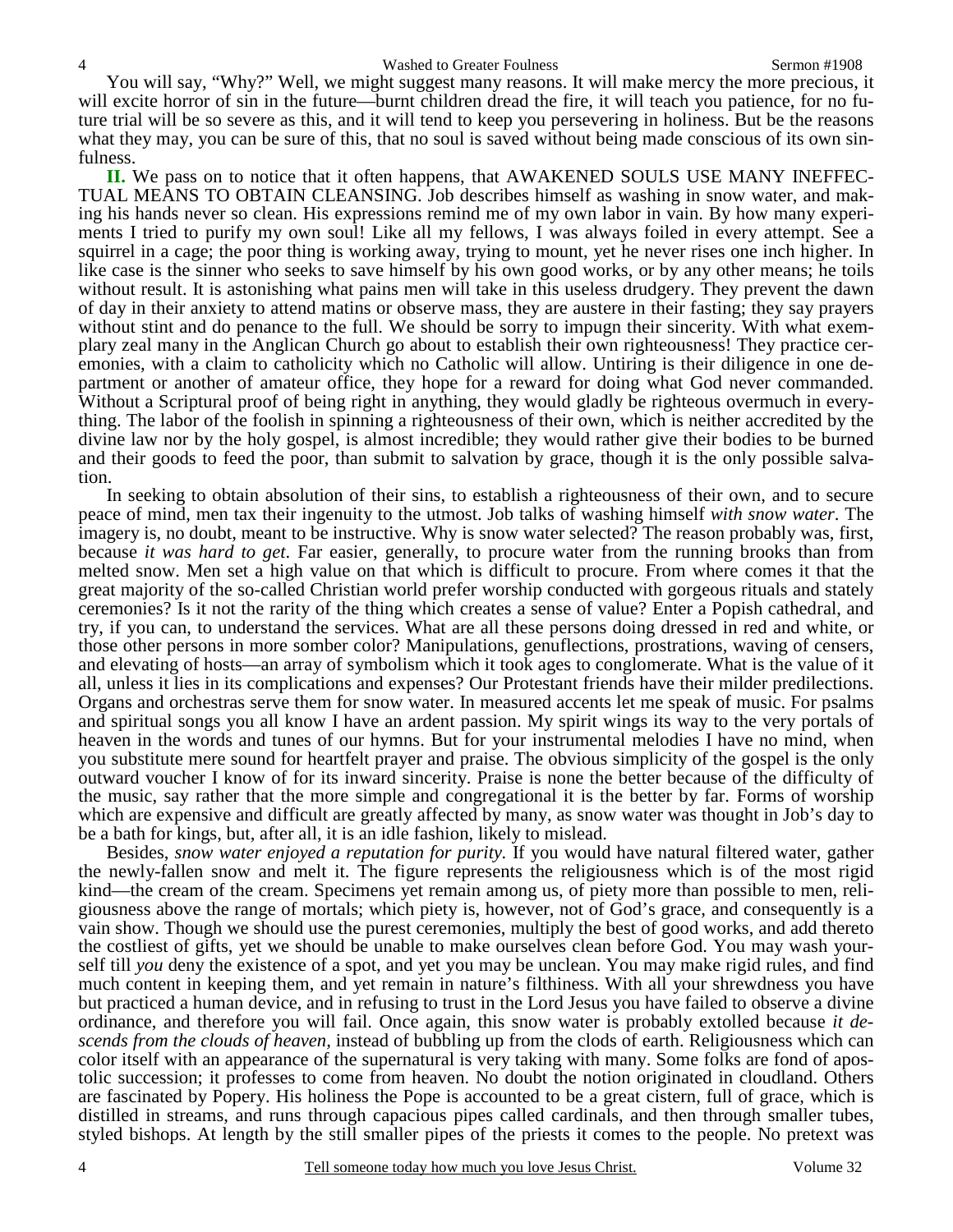#### Sermon #1908 Washed to Greater Foulness

ever more paltry than this, and yet many are deceived by it. There is no peace in it for thoughtful minds. For such your snow water has no solace, because they see no connection between outward acts and the purifying of the heart—

## *"Not all the outward forms on earth, Nor rites that God has given, Nor will of man, nor blood, nor birth, Can raise a soul to heaven."*

If I *"make my hands never so clean,"* is an expression peculiarly racy in the original. The Hebrew word has an allusion to soap or niter. Such was the ordinary and obvious method anyone would take to whiten his hands when they were grimy. Tradition tells that certain stains of blood cleave to the floor. The idea is that human blood, shed in murder, can never be scrubbed or scraped off the boards. Thus is it most certainly with the dye of sin. The blood of souls is in your skirts, is the terrible language of Jeremiah (2:34). When you think that baptism can begin, that confirmation can further, and that other sacraments can complete your purification, you are mere dupes of your own folly. "Though I wash myself in snow water, and make myself never so clean; yet You will plunge me in the ditch, and my own clothes will abhor me." There it stands, it is the testimony of one man, but yet it is true; the Almighty attests it, and all human experience affirms it. These worthless experiments to cleanse yourselves would be ended once for all if you would have regard to the great truth of the gospel, "Without shedding of blood there is no remission." "The blood of Jesus Christ His Son cleanses us from all sin." God alone can remove sin, and He does so by the blood of Jesus.

**III.** But AS SURE AS EVER QUICKENED SOULS TRY TO GET PURITY IN THE WRONG WAY, GOD WILL THRUST THEM DOWN INTO THE DITCH. This is a terrible predicament. I find, on looking at the passage closely, that it means "head over ears in the ditch." It is not merely some filthy puddle in which a man treads till he is splashed all over; it is a slough of despond into which he sinks. His eyes, his ears, and his mouth, are filled with pollution, and his very clothes are so foul that he utterly abhors himself. Old Master Caryl, a rare expositor of the Book of Job, says that the original can only be equaled in English by the expression—"we would not touch such a one with a pair of tongs."

 Often it happens with those who try to get better by their own good works that their conscience is awakened by the effort, and they are more conscious of sin than ever. If a chosen man strives to save himself from his sins by his own righteousness the Lord permits him to see his own heart and he ceases from all glorying. The word here rendered "ditch" is elsewhere translated "corruption." So in the sixteenth Psalm, "Neither will you suffer your Holy One to see corruption." Language cannot paint abasement, reproach, or ignominy in stronger terms. "YOU shall plunge me in the ditch." Is it not as though God Himself would undertake the business of causing His people to know that by their vain ablutions they were making themselves yet viler in His eyes? We read, in the second chapter of Jeremiah, of God's remonstrance with Judah, "Though you wash with niter, and take much soap, yet your iniquity is marked before Me, says the Lord God. How can you say, I am not polluted?"

 May we not regard this as the discipline of our Heavenly Father's love, albeit when passing through the trial we do not perceive it to be so? Thus, in the apocalyptic epistle to the church at Laodicea, expostulation more severe or more tender it would be hard to imagine—"Because you say, I am rich, and increased with goods, and have need of nothing; and know not that you are wretched, and miserable, and poor, and blind, and naked: I counsel you to buy of Me gold tried in the fire, that you may be rich; and white raiment that you may be clothed, and that the shame of your nakedness does not appear; and anoint your eyes with eye salve, that you may see." Mark the gentle words, "I counsel you," addressed to a people whose lukewarmness excited nausea! Then follows a sentence of encouragement so sweet and enchanting that it almost sounds like an apology for the fierceness of the former censure, "As many as I love, I rebuke and chasten: be zealous therefore, and repent." A revelation of wretched sinfulness ends in a declaration of love and a visit of grace, for the Lord goes on to say, "Behold, I stand at the door, and knock." Anyhow, the Lord will end the conceit which is the source of the lukewarmness; He cannot permit His chosen to remain in self-righteous pride, for *that* His soul hates.

 Perhaps, my friend, the experience I am trying to describe will come to you through the preaching of the Word. This sermon may dishearten and distract you. Your hope was thriving like a plant. This sermon shrivels every leaf, and though, at the scent of water, the branch of self-righteousness will bud again, the next sermon you hear may wither even the stem of your confidence. If another sermon soon afterwards cuts it down to the very root, the ministry will be profitable to you, for the root of pride must be cut up. Believe me, this is mild treatment; I trust you may not be left to more severe methods.

Volume 32 Tell someone today how much you love Jesus Christ. 5 Frequently our great Lord leaves a poor wayward soul to eat the fruits of its own ways, and this is the severest form of plunging in the ditch. While striving after righteousness in a wrong way, the man stum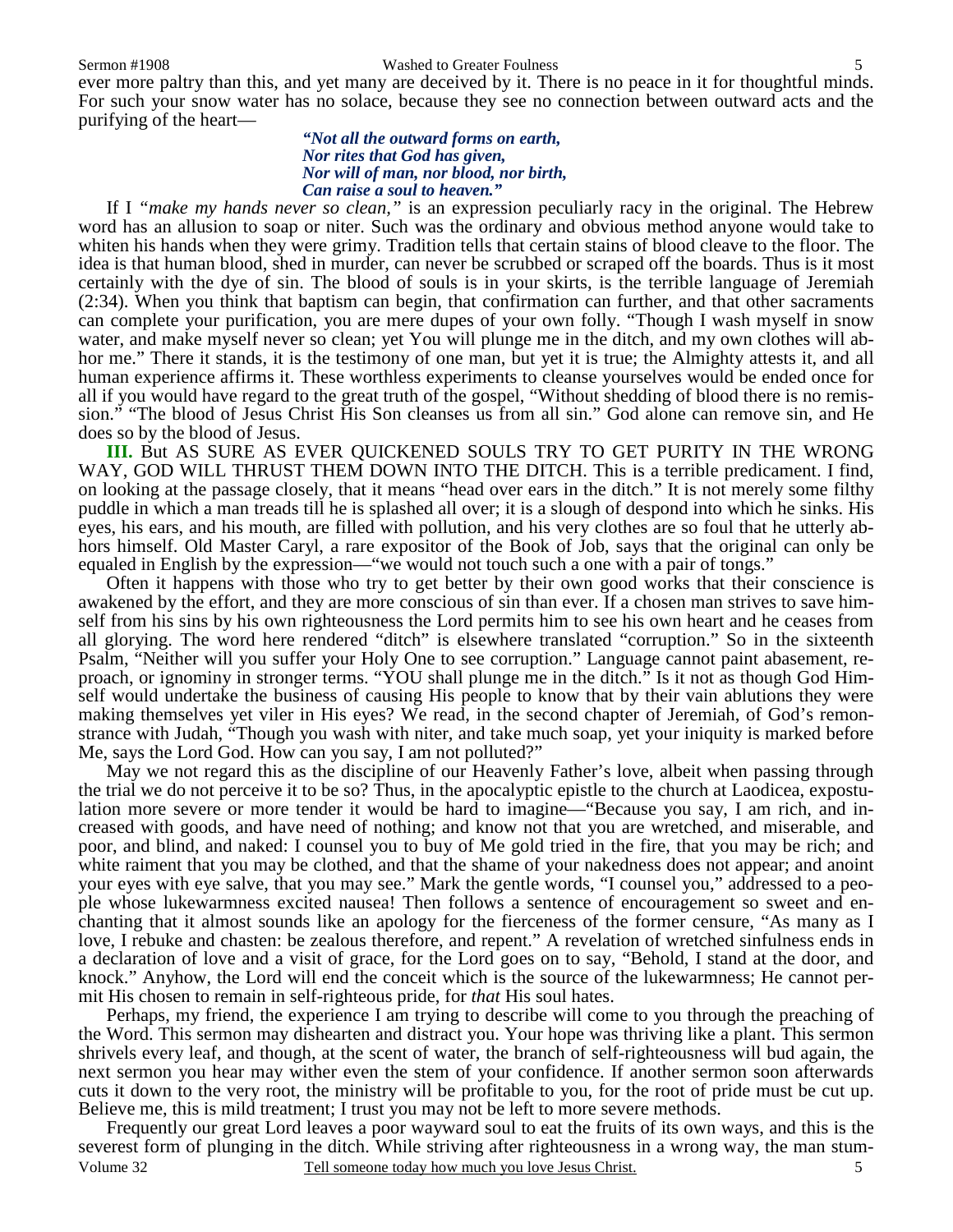bles into the very sin against which he struggled. The young man, of whom I am now thinking, resolved, by the help of God, that he would be different henceforth from what he ever had been. His vows kept pace with his devotions. He started them at early morn—

## *"And felt, good, easy man, full surely His goodness was a-ripening."*

To the shop he went, as was his custom, but his thoughts were no longer set on earthly things, he stood, as he supposed, on heavenly ground. Because he had taken snow water and had washed his hands, he began to think that he was singularly clean. Towards evening a temptation suddenly crossed his path. At first he resisted, but it proved a feeble fight. The argument of another young man, that it was policy to yield, availed to break the covenant he had made with his own conscience. So he was led astray to a place of amusement, where the light of God's countenance never shines. The wretchedness of his reflections on the morrow could not easily be told. He felt that his feet were fast in the miry clay, and his garments foully soiled. His empty conceit might not have been dislodged from its secret lurking place in his depraved nature without some such perilous downfall.

 Perhaps there sits out yonder a good sister who has grown familiar with spiritual straits. Did you ever happen to hear of Mary Huntington, wife of William Huntington, S.S., the famous Calvinistic preacher? When he prayed for her, which he did with much affection, he confessed before God—"O Lord, I beseech You, hear me on her behalf. You know how warmly attached she has always been to MOSES, and what narrow and vain searches she has made in order to find out *his grave,* which You, in infinite wisdom and mercy, have thought fit to conceal." That prayer, which was published about a century ago, is worth preserving in your memory. For that "Mary," like many worthy housewives of these days, was rather fond of collecting the rags and relics of self. If it had been possible, she would have worn at least an apron of the linsey-woolsey of self-righteousness. The Lord will not have His handmaids thus arranged; they must be quit of self altogether.

 Our lives through various scenes are drawn and vexed with petty provocations. Paltry annoyances are the bane of our peace. Some of you, dear sisters, spend your years and your thoughts in a narrow circle, and I deeply sympathize with you therein. Without a wish to be great, or to enlarge your coast, you intensely desire to be good. To do your duty to the best of your ability, is your aim, and therein you are worthy of all honor. The lot of many of you is to pass much of your time in loneliness; your temptations are therefore peculiar. For many a quiet hour, you have been busy with domestic employments, distracted by no acute anxiety, but cheered by much quiet meditation. At such seasons you are apt to get on good terms with yourselves. Presently the shades of evening begin to fall. Evening! Of which Cowper sweetly sings—

## *"Come, evening, once again, season of peace, Return, sweet evening, and continue long!"*

You are prepared to welcome home the husband, brother, son, who will look for his repast, and seek his well-earned repose. Possibly, my sisters, this is your season of temptation. His rough word, his needless complaint, his vacant look, when you pine for sympathy, puts you about. A sense of injustice stings you. It may be very natural, but all the same it is very fatal to your sense of superior goodness. What more treacherous than one's temper? In a sudden gust of passion, you utter words of anger. How gladly would you recall them! But they are registered. Down into the ditch of despondency you sink. For days to come you feel that you cannot forgive yourself. Your rich mantle of righteousness after this tumble in the ditch looks lowly enough to provoke your own ridicule.

 Thus we do, in our different spheres, fly from this to that, and from that to the other. Some hope to cleanse away sin by a supreme effort of self-denial, or of miraculous faith. Men dream of being clean without the blood of Jesus, they even boast of it, and yet their sin remains. The eye of the judgment may be deceived till we half think we are clean, but no sooner does the scale grow thin, or the light grow strong, than the conscience perceives its error and learns the lesson that no human endeavor can wash out the accursed spot. Let us not play at purification, nor vainly hope to satisfy conscience with that which renders no satisfaction to God.

6 Tell someone today how much you love Jesus Christ. Volume 32 Persons of sensitive disposition, and sedentary habits, are prone to seek a righteousness of inward feeling. Let me describe these good folks to you. They aim at a righteousness that renounces every fault, and they cultivate such graces as are naturally lovely, watching from moment to moment their own feelings of joy or grief. Yet these are they who get to know, with the keenest anguish, the plague of their own hearts. How it happens is sufficiently clear. They try to live by their feelings and frames of mind, and what can be more deceitful than these sensations? Treacherous as the sea on which you sail so smoothly on sunny days, but which, at other times, wrecks your boat without mercy, your frames and feelings are not in the least to be depended on. One day you are all aglow, the flush of fervor is on your face, the next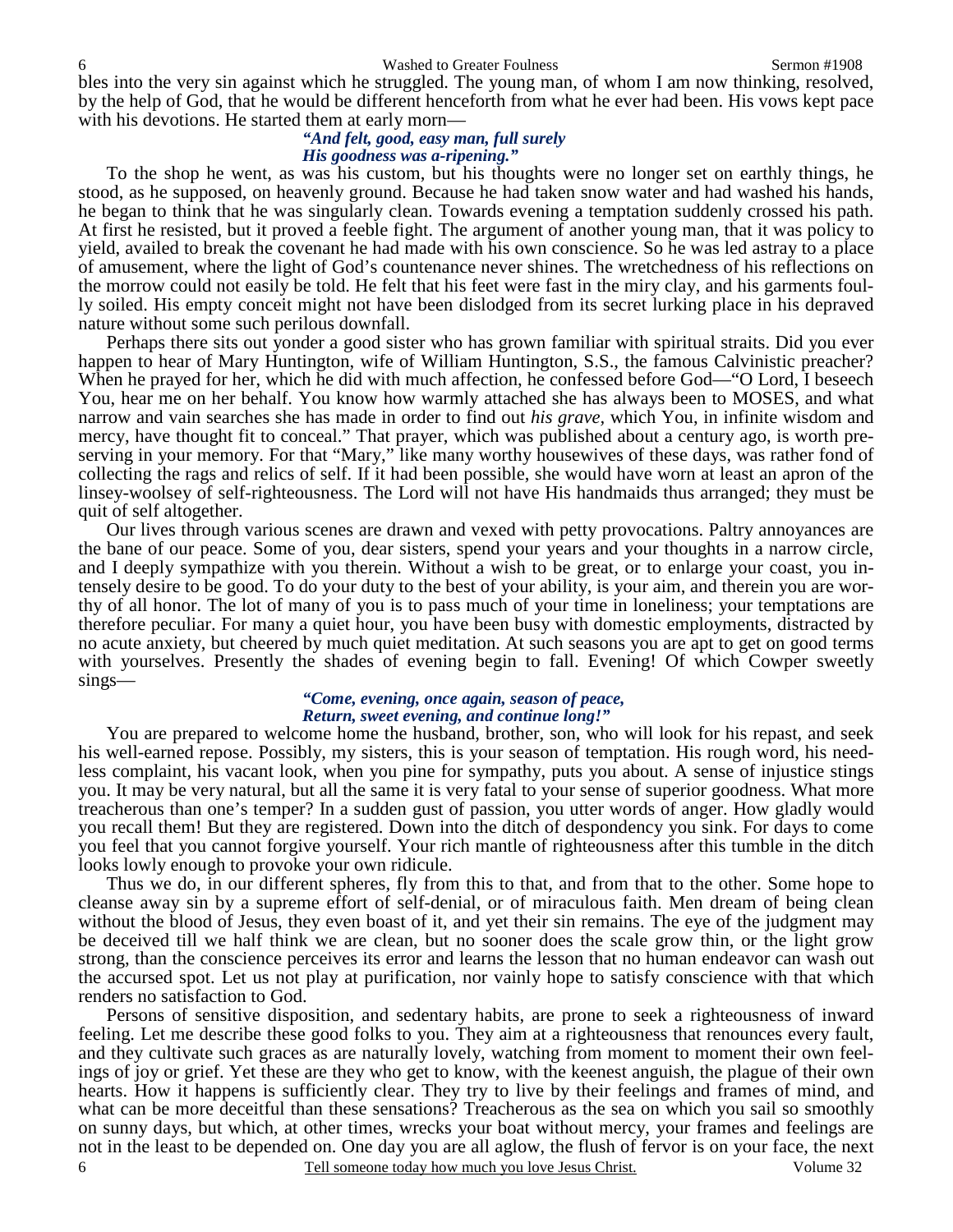### Sermon #1908 Washed to Greater Foulness

day you feel so dead and cold that prayer would freeze upon your lips. Your evidences are dark. You think you have none, and seized with despondency, you lament that "there is no hope." Ah, me! The sinsick soul, given to watch its own symptoms, is brought into perilous straits, trying one nostrum after another, sometimes feeling a little better, and soon feeling itself much worse. Oh, that it could turn from feeling to faith, and look steadily out of inward sensation to the work finished once for all by the Lord Jesus!

 Poor Job was smitten with sore boils from the soles of his feet to the crown of his head. No doubt he sent for the doctor—though we are not actually told that he did so. It is likely enough that snow water was prescribed to him for a relief. His hands may not have seemed very sightly when he used it, there may, at least, have been some connection between his physician's prescription and his poetry, when he said, "If I wash myself with snow water and make *my hands* never so clean." Perfection in any one part of conduct would not secure cleanness for the rest. Washed hands would be a small matter if the boils remained over the rest of the body. This is another aspect of the same unsatisfactory expedient that I want to point out to you. You are under bad treatment until you walk by faith in Jesus. Anything short of grace will prove a mere mockery of your malady. Asa, King of Judah, was diseased in his feet. He sought not to the Lord, but to the physicians. Asa never recovered, but the Lord restored Job to perfect health. The gratuitous advice which the patriarch received in the time of his sore sickness was not worth his gratitude. Of his three friends, he said, "You are all physicians of no value." Then comes back the metaphor which I have repeated so often, "Yet shall You plunge me in the ditch, and my own clothes shall abhor me." After all is said and done by the wisest of men the poor sinner is worse off than when they undertook his case. All is vanity till God comes in.

 Let us not forget that the man who thus described his own case "was perfect and upright, one that feared God and eschewed evil." Such a case is a puzzle to those who are not enlightened by the Holy Spirit. Although Job was renowned for righteousness in his generation, a gleam from God's countenance exposed the faultiness of his soul. Does this prove him to have been a hypocrite? By no means. His friends supposed him to be so, though they had no ground whatever for the suspicion, it was their rough way of solving a hard problem. If the Patriarch's integrity had not been so firm, if his refinement had not been so tender, if his piety towards God had not been so invariably accompanied by his pity for his brother men, if, in a word, his character had not been so complete, his trial and his deliverance could not have exhibited the extraordinary lesson which has interested and instructed every succeeding generation. He appears before us at first in the vigor of health, in the height of prosperity, and in the charm of good repute. But oh, the vanity of man! At a touch of God's finger, his flesh develops a festering mass of corruption; at a glance of God's eye, which searched him through and through, the total depravity of human nature at its best estate becomes apparent. "He abhors himself in dust and ashes." What next? Utter ruin? No, friend, *it is full redemption*.

**IV.** By such severe training THE AWAKENED ONE IS LED TO LOOK ALONE TO GOD FOR SALVATION, and to find the salvation he looks for. This is my last point, and I have no time left to enlarge upon it. What I want is that the truth may flash across your mind in a moment. There sits the man who is menaced with despair because every effort to extricate himself from the tangled web of his own strange experience has left him worse than before. Did I attempt to comfort him he would repel my kindest expressions. And why? He knows that it is God who condemns him. In a British court of justice, when the judge sums up against the prisoner, small cheer can he get from the honeyed words of his counsel. But hark—"It is God that justifies." Whom does He justify? The ungodly. He first condemns them in their own consciences, and then He justifies them according to His grace. If I receive the sentence of death in myself it is the earnest of deliverance in my Redeemer. My brother, has light beamed on your soul? I hope I have found you, and that the Lord has visited you with His salvation.

 I want you to notice a simple fact which seems to me to have escaped your observation. When the Almighty justified Job He commended him, and pronounced a high tribute on his conduct. Whatever mistakes he made about himself or his circumstances, in one matter he was clear as a bell, *"He has spoken right of Me*, says the Lord" (Job 42:7). Eliphaz and his friends transgressed in this respect. Listen to me, you that follow after righteousness, you that seek it in yourselves, you are all on the wrong track. You begin below with *the whole duty of man,* and try to work upward; you are sure to fail. You should begin up yonder, with *the righteousness of God,* and then you could work downward to righteousness of daily life. God give you knowledge of salvation by grace, to the glory of His own name, and to your sanctification, for Christ's sake! Amen.

## **PORTION OF SCRIPTURE READ BEFORE SERMON—JOB 9.**